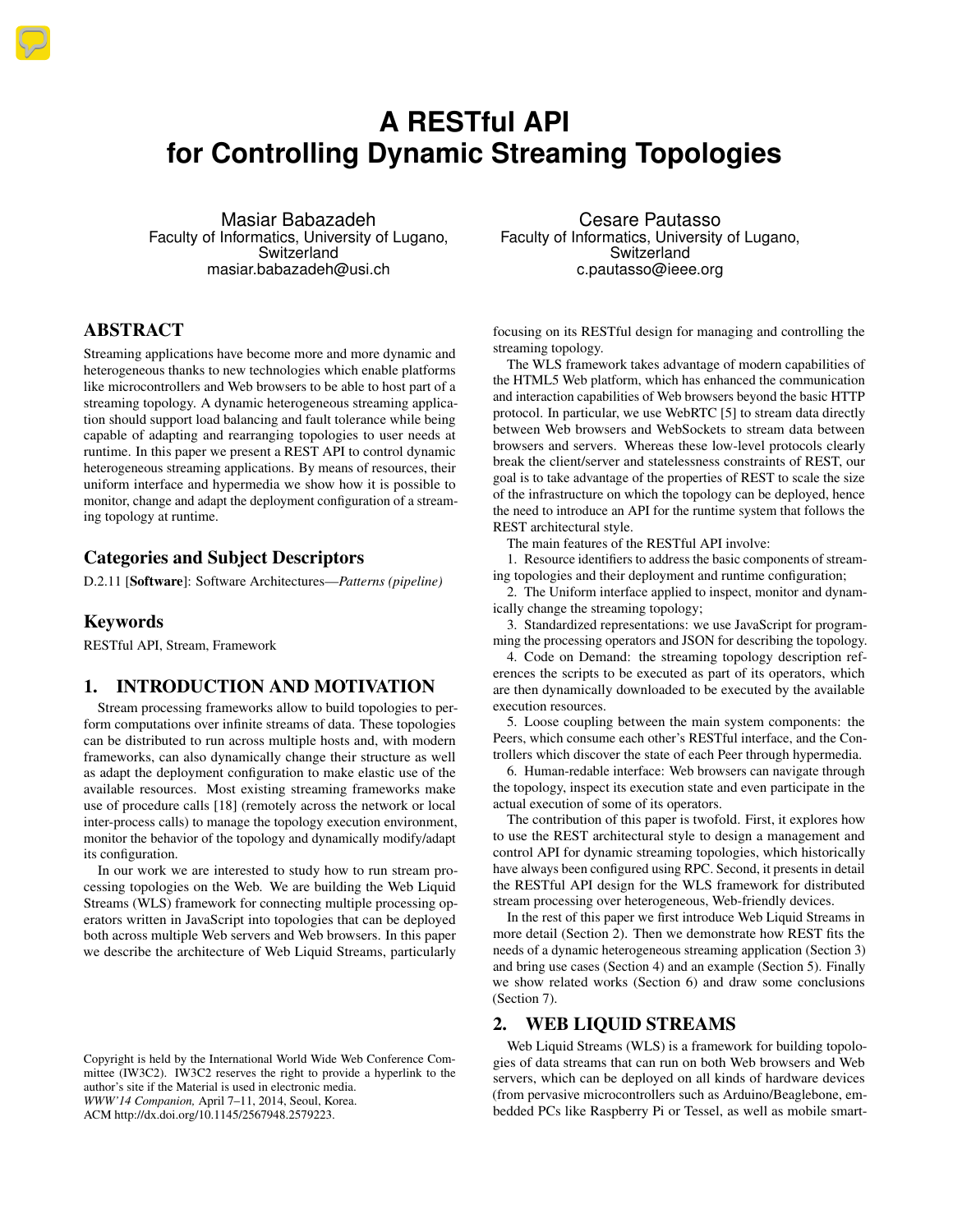phones and tablets). Given the heterogeneity of the targeted deployment environment, we chose JavaScript as the language for developing the processing operators and Node.JS [\[1\]](#page-7-3) as the basic building block for the WLS runtime.

In streaming topologies, data flows from producers (e.g., sensors) to consumers (visualizations on mobile devices). In between, there can be all kinds of intermediate processing, filtering, data aggregation steps. Each stage of the streaming topology is executed by one or more independent worker, which can be elastically replicated as necessary. The topology, its deployment configuration, and the available execution resources (i.e., Peers) are all managed using the RESTful API described in this paper.

More in detail, behind the API, we use a hierarchical process structure, which is replicated on each host running WLS. The toplevel element is the Peer process, which publishes the REST API, and controls the execution of its children processes through local IPCs. In REST terms, the Peer acts as a gateway, which maps the external HTTP protocol into a different protocol used to interact with local processes. Multiple Peers can be started on different hosts so that the processing capacity of the topology can grow dynamically.

The Peer can spawn one or more Operator, the building block of a topology. Operators are associated with a specific topology processing stage and with the corresponding script (in JavaScript) to be invoked for every stream element received. The actual execution of the script is performed by the Worker processes (replicas/instances of Operators), which are directly connected to upstream and downstream Workers using the appropriate protocol. To add parallelism within a particular Operator of the topology, multiple Workers for the same Operator can be dynamically started.

Each Peer also runs a Controller process that is in charge to check the integrity of the other Peers connected. If a Peer is faulty or not responsive, the Controller restarts the lost Operators and Workers on another available Peer by creating new Operators and redirecting the traffic there. If some Peers leave the topology, the Controller is in charge of reorganizing its deployment configuration accordingly. Moreover, the Controller is also in charge of dealing with faults and load balacing at Worker level: if an Operator becomes a bottleneck, the Controller will increase the parallelism by adding more Workers; if a Worker is faulty or dead, the Controller is in charge of restarting it.



#### <span id="page-1-1"></span>Figure 1: WLS process trees for two example deployments on a Web server host and on a Web browser

Figure [1](#page-1-1) shows the processes running as part of a Peer. There are two Peers, on which a topology of three Operators has been deployed. Each Operator runs one or more Workers. Some Operators allow requests from Web Browsers and can outsource Workers on them. Security on Web browsers is achieved by sandboxing the execution environment.

Users can feed a topology referring to a set of scripts (written in JavaScript) to a Peer which will deploy them on the available resources (all known Peers). A topology is a description of the structure of the data stream that has to be run, in the form of a graph. The scripts instead describe how the stream elements should be processed at each node of the graph.



<span id="page-1-2"></span>Figure 2: Logical view of the topology

Figure [2](#page-1-2) shows the logical topology, abstracting its physical deployment shown above in Figure [1.](#page-1-1) The graph has Operators at the vertices, which spawn Workers to execute the scripts. Workers in O1 produce a stream of data which is forwarded to O2, whose Workers execute the script and send the result downstream to O3. The way data is shared among replicated workers is specified as part of the bindings of the topology. It can take the form of round robin or broadcast. With *round robin*, the data produced by an Operator is partitioned among the downstream workers running the following Node. This allows to scale-out processing of expensive Operators, since more workers can share its workload. With *broadcast*, a copy of the data produced by an Operator is sent to all downstream Workers associated with the following Operator. This is typically used with Operators that play the role of data consumer, for which multiple instances (e.g., on multiple browsers) can be dynamically started to observe the results of the streaming computation.

Overall, the approach of WLS is considered "liquid" [\[6\]](#page-7-4) because as a fluid adapts its shape to the one of its container, so WLS will adapt the stream (liquid) to flow across the available hosts (pipes). As the pressure of the liquid increases (increased stream data rate), WLS will also adapt the shape of the pipe to avoid bottlenecks (elastic resource allocation to critical topology stages) so that the stream can fill each execution host according to its capacity.

# <span id="page-1-0"></span>3. RESTFUL API DESIGN

This section introduces the design for a REST API for controlling dynamic heterogeneous streaming topologies. The implementation of a REST API for WLS comes naturally as each Peer process is a Node.JS server which is able to serve HTTP requests. First we introduce the published resources, then we show how HTTP methods are used to access and modify their state and finally we show their representation media types.

## 3.1 Resources

The resources exposed by the API represent the most important concepts used to manage the deployment and the execution of a streaming topology in WLS. In the following we introduce the URI template and the informal semantics and hypermedia relationships between the resources. The hypermedia graph of the API is also summarized in Figure [3.](#page-2-0) The Figure shows the hyperlink connections between representations returned by performing GET requests on the corresponding resource.



The Peer root resource provides hyperlinks to the other top-level resources so that hypermedia can be used to dynamically discover what feature each of the WLS peer can offer.

## **/peers**

This resource represents the collection of Peers known by a Peer and allows Peers to discover and refer to each other.

## **/peers/:pid**

This resource represents the information about a Peer that is known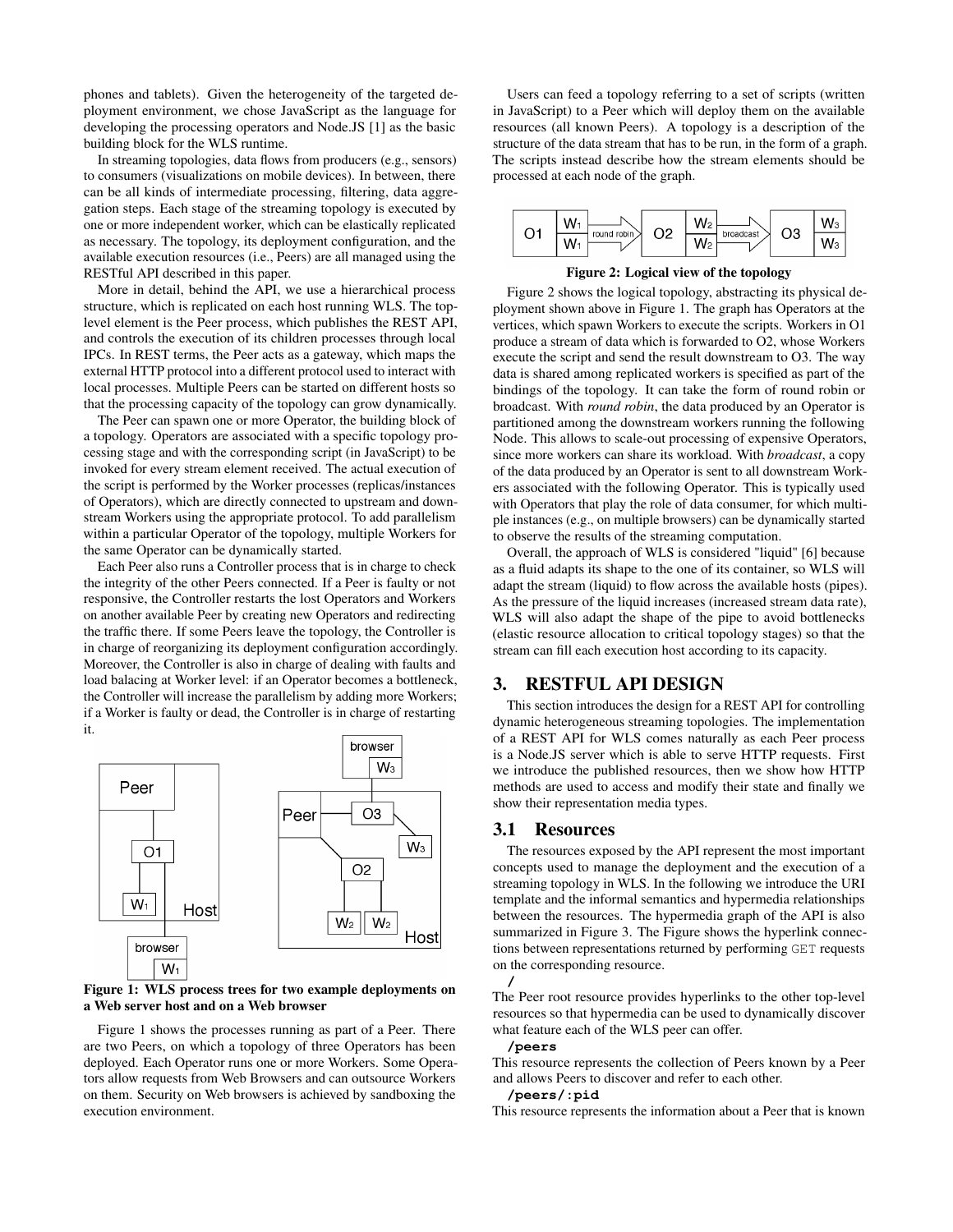

<span id="page-2-0"></span>Figure 3: Hypermedia navigation map, showing the resources that can be discovered from each **GET** request.

by the Peer from which it is retrieved. It also includes the hyperlink to the root of the REST API of the peer.

## **/operators**

The Operator resource collection represents the set of all Operators (from all topologies) deployed on the Peer.

#### **/topologies**

The topology resource collection represents the set of topologies known by the Peer.

#### **/topologies/:tid**

A specific topology represents how Operators are interconnected to form a data stream. It is used to deploy a new topology into the system as well as to dynamically modify it and control its state of execution. A topology representation contains hyperlinks to its Operators, which are addressed as sub-resources for namespacing purposes.

#### **/topologies/:tid/operators**

The Operators collection of a topology.

**/topologies/:tid/operators/:oid**

Each Operator resource represents the individual processing step within a topology and contains the actual script to be executed. It also contains hyperlinks to connected Operators that allow to follow the topology.

#### **/topologies/:tid/operators/:oid/workers**

Each Operator resource allows to manage its worker collection (start, stop, migrate workers).

**/topologies/:tid/operators/:oid/workers/:wid** The worker resource represents the execution state of an individual worker thread and allows the Controller to retrieve monitoring information about its performance.

# 3.2 Uniform Interface

For each of the previously introduced resources, we specify the semantics of applying one of the HTTP methods to it. If a method is not mentioned, a default 405 Method not allowed response can be expected.

#### *3.2.1 Root*

**GET /**

Retrieves a list of hyperlinks to the contents of the Peer. There are three main links: /peers, /topologies, /operators. Additionally, some summary statistics about the peer performance are included.

## *3.2.2 Resource Management and Peer Discovery*

#### **GET /peers**

Retrieves the collection of Peers known to the Peer. The collection includes both relative hyperlinks to the local Peer resource identifiers (/peers/:pid) as well as to the absolute hyperlinks to the REST API of the known Peers (http://ip:port/). Finding a Peer listed in the collection does not mean that the Peer has established

an actual connection to it for the purpose of streaming data, but only that the Peer is known. If a connection has been established, the list contains the last CPU usage value seen on that Peer.

## **POST /peers**

A POST request on the /peers path with a payload referencing the address (IP:port) of the Peer informs the receiver that a new Peer exists on the network. The receiver stores the Peer data in the collection and returns the updated list of known Peers.

#### **GET /peers/:pid**

Retrieves the state of the Peer and a hyperlink to its REST API. **DELETE /peers/:pid**

## Used to remove a Peer with id pid from the list of known Peers. **DELETE /peers/:IP:port**

Used to remove the Peer with address IP:port from the list of known Peers.

# *3.2.3 Topology Management*

#### **GET /topologies**

Retrieves the list of topologies started from this Peer with hyperlinks to their resource identifier in the form of /topologies/:tid.

#### **GET /topologies/:tid**

Retrieves the current execution state of the topology with  $id \text{tid.}$ The result shows the topology specifying which Operators are running where and which script are they running. Hyperlinks to each Operator are also included.

#### **DELETE /topologies/:tid**

This method shuts down a topology.

#### **POST /topologies**

This method is used to create a new topology. The payload represents the structure of the topology to be implemented.

#### **PUT /topologies/:tid**

This method is used to create a new topology and associate it with the given identifier. The payload represents the the structure of the topology to be implemented.

## *3.2.4 Operator Configuration*

#### **GET /operators**

Retrieves the list of all Operators deployed on this Peer with hyperlinks to their resource identifier.

#### **GET /topologies/:tid/operators**

Retrieves the list of Operators running on this Peer for topology with  $id + id$ .

#### **GET /topologies/:tid/operators/:oid**

Retrieves the representation of the Operator with id: oid. The representation includes the list of Workers running (with hyperlinks to contact them), the script that they are running, the connections they have, as well as a hyperlink back to the topology it is part of and information about the overall performance (for example, the request/response rate or the CPU usage aggregated across all of its workers).

## **PUT /topologies/:tid/operators/:oid**

Performing the request with a payload carrying a script and the bindings creates an Operator named oid for the topology tid. This operation is not supported by POST as the name of the Operator has to be know a priori in order to perform the bindings described in the topology. Workers created in this Operator will run the script and performs the connections specified in the bindings. If the Operator identifier already exists, it is updated with the new information. This requires to stop the workers, update the script and the stream connections and then start the workers with the new script.

**PATCH /topologies/:tid/operators/:oid/script** This request with a payload linking a new script updates at runtime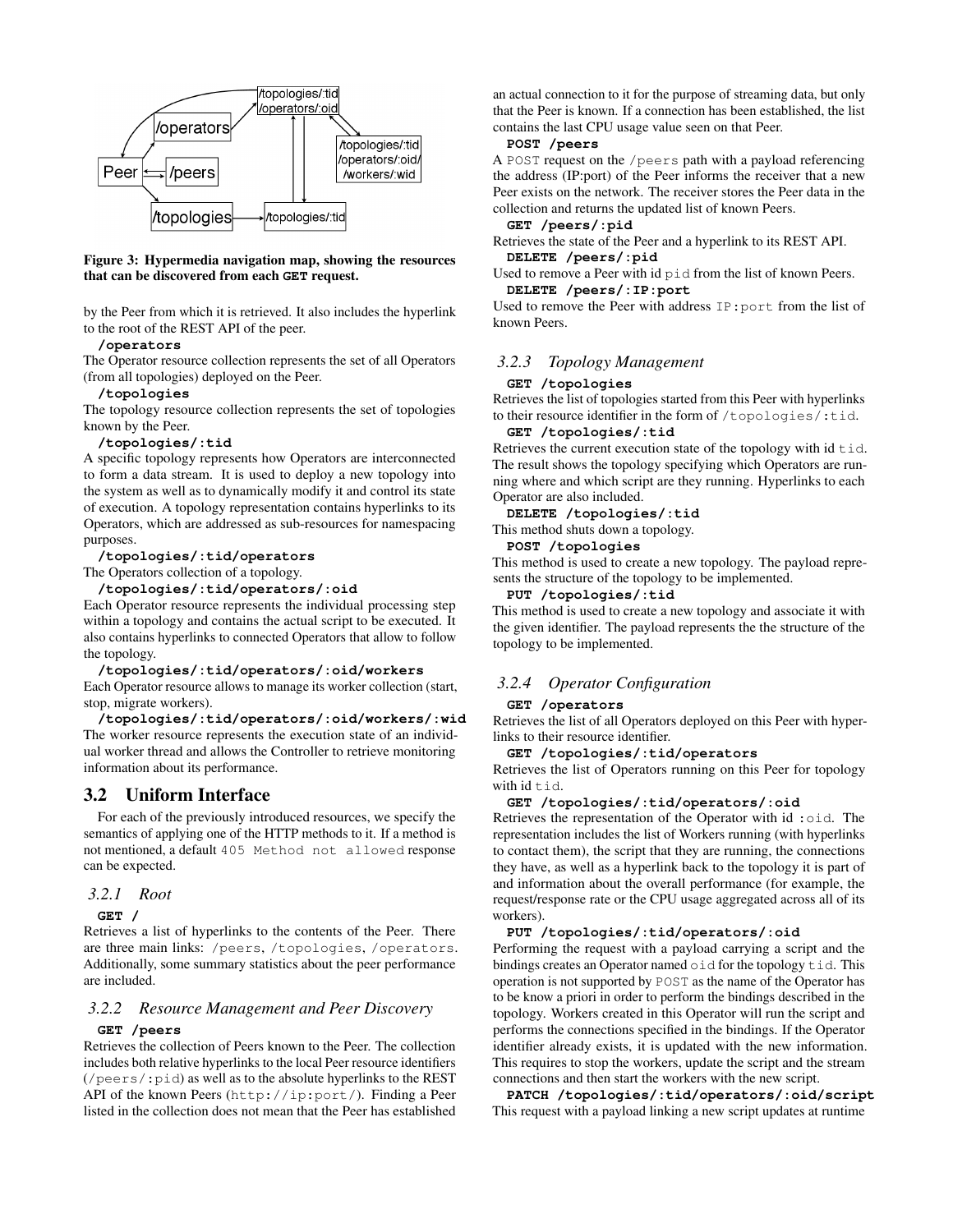the current script Workers are running with a new version of it, without modifying the connections they have.

**PATCH /topologies/:tid/operators/:oid/bindings** This request with a payload referencing new connections updates the bindings. In this case the overall topology is modified at runtime.

**DELETE /topologies/:tid/operators/:oid** Stops the Operator with id oid.

## *3.2.5 Worker Configuration*

**POST /topologies/:tid/operators/:oid/workers** The request creates a new worker, the payload is not necessary as the Operator already has all the information for its creation (that is, script to be run and connections to make).

**GET /topologies/:tid/operators/:oid/workers** Retrieves the list of Workers running on the Operator with id oid. The list contains hyperlinks to contact every Worker.

#### **GET**

**/topologies/:tid/operators/:oid/workers/:wid** Retrieves the status of the Worker with id wid. The result includes uptime, and information about the Worker performance (for example, request/response ratio, throughput).

#### **DELETE**

**/topologies/:tid/operators/:oid/workers/:wid** Deletes the Worker with id wid from the Operator by stopping it and removing its connections and deleting it.

**POST /topologies/:tid/operators/:oid/browsers** Used to create a Worker for Operator with id oid on a browser. Returns a Web page and a script to be run. It only works if browser flag is specified in the topology description.

## 3.3 Representations

## *3.3.1 Operators*

A collection of Operators is either returned when performing a GET request on /operators or on /topologies/example/operators.

```
{ "operators" : [
         {
            "topology" : "example",<br>"id" : "a",<br>"workers" : [\ldots],
             "CPU usage" : "50%",<br>"href" : "/topologies/example/<br>operators/a",
             "peer" : "http://IP:port/",\n"replicas" : ["http://IP2:port2/topologies/example/
         operators/a" ]
          }
  ]
}
```
#### Listing 1: Example collection of Operators

Listing [1](#page-3-0) shows an example collection of one Operator. The JSON format is custom, as it is less verbose. Through content negotiation it is possible to retreive different kind of representations. The array contains objects representing the Operators, defining the id of the Operator, the hyperlink to contact it and the name of the topology it is part of. A link back to the Peer on which the Operator is deployed is also provided. This allows to conveniently aggregate the Operator configuration of multiple Peers. Moreover, if the Operator had to be replicated on other Peers, due to overloading, an array with direct hyperlinks to the replicas is provided.

## *3.3.2 Stream Topology*

Listing [2](#page-3-1) shows the topology schema that describes the JSON to be sent to the Peer when creating a new topology through a PUT /topologies/:tid request. The Operator ids may be given by the user and are used to create the corresponding resource identifiers.

The operators key contains an array of objects describing which Operator runs which script and the number of Workers that should be started in the initial deployment configuration of the Operator. If no number of Workers is provided, the Operator will be started with one Worker by default. The browser key specifies whether browsers can connect to this Operator and become part of the topology, while the max-workers and min-workers keys define the maximum or minimum amount of Workers that can be run for that Operator. By default, the minimum is one and the maximum depends on the available execution resources.

The value of the bindings key instead contains an array of objects describing the bindings, that is, the flow of the data stream between Operators. The objects also specify the algorithm used to send the data to multiple workers. WLS currently offers Round Robin and Broadcast as possible routing algorithms.

```
{
    "title": "Topology Schema", "type": "object", "properties": {
        "type": "string"<br>},<br>"operators": {
             "type": "array",<br>"minItems" : 1,
            "items" : {<br>"type" : "object",<br>"properties" : {
                   ""id" : { "type" : "string" },<br>"workers" : { "type" : "integer" },<br>"browser" : { "type" : "boolean" },
           "browser" : { "type" : "boolean" }, "max-workers" : { "type" : "integer" },
           "min-workers" : { "type" : "integer" }
                },
             }
        },
        "bindings": {<br>"type": "array",<br>"minItems" : 0,
            "items" : {<br>"type" : "object",<br>"properties" : {
                      "properties" : {<br>"from" : { "type" : "string" },<br>"to" : { "type" : "string" },
                      "type" : \{\n\text{ "type" : "string" } \}}
            }
        }
    }
}
```
#### Listing 2: Stream topology schema

#### *3.3.3 Operator Configuration*

<span id="page-3-2"></span>When executing a PATCH request to patch an Operator, a JSON payload is sent containing the description of the change to apply. There are two kinds of patches: to modify which script is associated with the Operator on the .../script sub-resource or a modification of the bindings (that is, the topology) at runtime on .../bindings.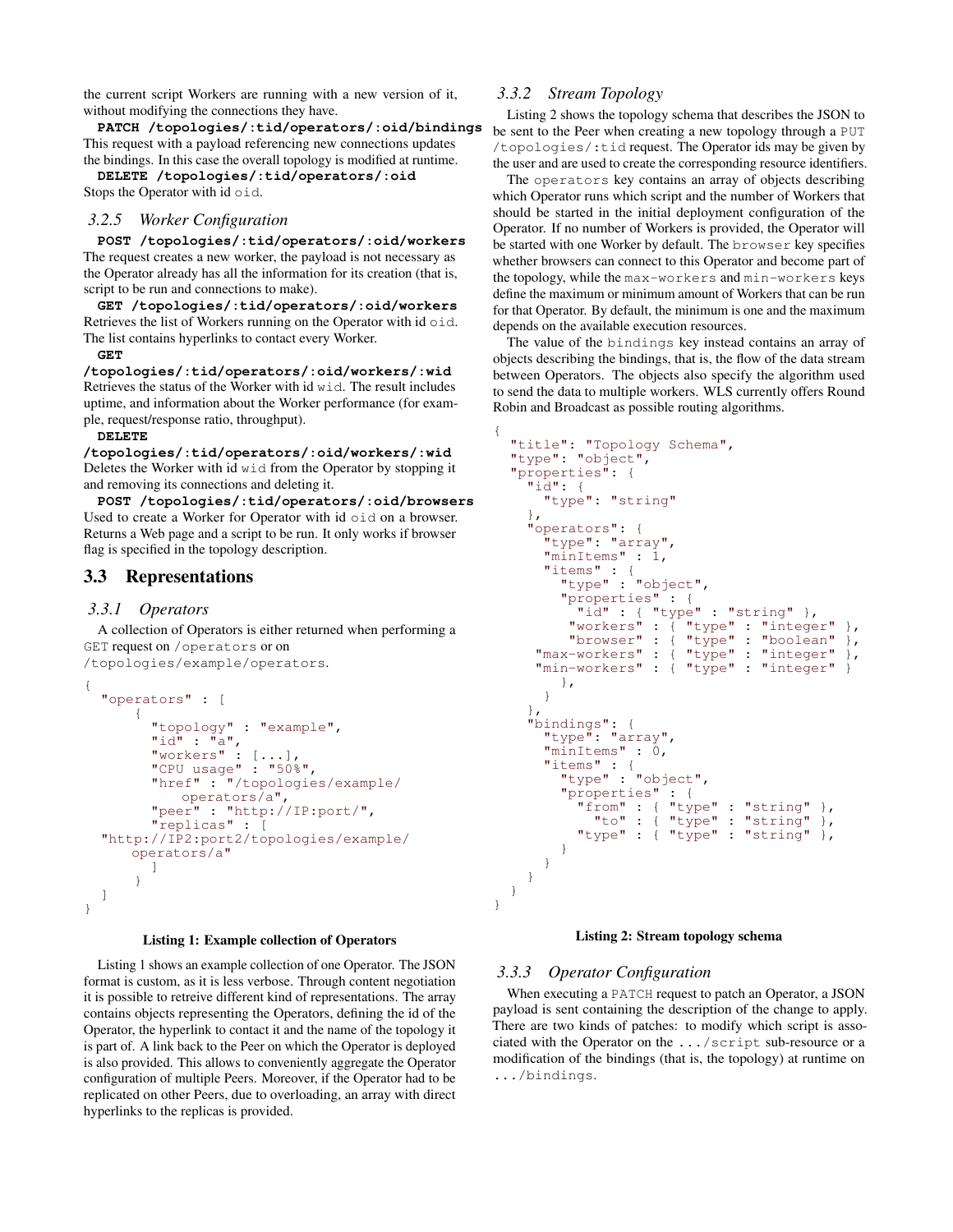```
{<br>"bindings" : {<br>"from" : "/topologies/example/operators/
       "from" : "/topologies/example/operators/ c", "to" : "/topologies/example/operators/a"
   }
}
```
#### Listing 3: Updating the bindings of Operator b at runtime

Listing [3](#page-3-2) shows the JSON sent to update the bindings of Operator b, reversing the flow of the topology. The object contains a from key and a to key whose values are different from the previous binding of the Workers. It is mandatory to define at least one of the two in order to update a binding (the one not defined keeps the old binding). If the Operator is supposed to become the final stage of the topology, then it is sufficient to leave empty the string in the  $\pm \circ$ key. Likewise, viceversa for Operators that should be moved at the beginning of the topology (empty from). A similar JSON needs to be sent to the other Operators  $a$  and  $c$  to update their connections as well.

#### *3.3.4 Worker state monitoring*

Listing [4](#page-4-1) shows the result of a GET request on the

/topologies/example/operators/a/workers/0 path. It contains the id of the Worker, information about how to contact it again and a hyperlink to its Operator. Performance information includes how long has it been up, the total number of messages that have been processed since it was started, as well as its request/response ratio for the last second. The latter is very important for the Controller in order to detect whether the Operator is a bottleneck in the topology (incoming request messages / outgoing response messages  $> 1$ ).

```
{
  "worker" :<br>{<br>"id" : "0",
       "href" : "/topologies/example/
           operators/a/workers/0",
       "operator" : "/topologies/example/
       "uptime" : "3600"<br>"messages" : 42,
       "req-res-ratio" : 1.5
     }
}
```
Listing 4: Worker state returned as JSON

# <span id="page-4-0"></span>4. USE CASES

## 4.1 New Peer Joins the Network

When a new Peer P joins the network, it will contact another Peer through a POST request on /peers. The payload of the request references the address of P. The Peer receiving the request updates its known Peer list and replies with it to P. The list not only features the address of known Peers, but also their CPU usage if known. P then chooses which Peer to contact giving preference to the most available ones (least CPU usage). This Peers subset is then contacted through the same interface; the process stops after enough Peers are contacted. The idea behind this procedure is to gather a sufficient amount of Peers to run the topologies that will be deployed on P. Contacting busy Peers (i.e., CPU usage greater than a fixed threshold) is not worth as they will not have capacity to run Operators.

# 4.2 Setting up a Topology

To setup a topology users have to perform a PUT request with a payload that contains the description of the topology which includes the links to download the scripts to run for each Operator. The Peer receiving the topology description fetches the scripts spreads them on the least used Peers it knows by checking their availability. The Peers will receive the setup though a PUT request on /topologies/example/operators/a with a payload referencing the script and the connections to be performed. This automatically starts one Worker that is ready to process the stream. Users can also specify, in the description, the number of Workers to be initially started at a specific stage of the topology.

## 4.3 Browser as a Worker for an Operator

When a Web browser wants to join a topology, it contacts a Peer through its API it can navigate to discover an Operator of interest using GET requests. Once it reaches the Operator .../operators/c, a specific representation is retrieved to display some information about the purpose of the Operator together with an HTML form. If the user would like to start processing the Operator using the browser, the form is submitted through a POST request on

.../operators/c/browsers. P registers the browser as a Worker for Operator c running for the topology example. The response contains the script to be run using a WebWorker thread in the browser. Communication of the data stream with the rest of the topology is proxied by the Peer through a Websocket channel, or it is established using a WebRTC data channel if the upstream or downstream workers are also running in a Web browser. If the browser is disconnected (e.g., the tab running the worker is closed by the user) the channel is closed and the worker is stopped. If the browser flag is not specified in the Operator configuration, the result of the POST will be a 405.

## 4.4 Perform New Binding

In the case in which an Operator N needs a new binding (i.e. a new Operator has been added after N in the topology), the Peer sends a PATCH request on .../operators/N/bindings to the Operator with a payload specifying the new connections. The Operator automatically redirects the traffic of its Workers to the new Operator with the connections received through the request, thus changing the topology at runtime.

## 4.5 Load Balancing

Load balancing is performed by the Controller, which calculates the efficiency of the Operator by accessing the state of the Workers. The Controller has to perform a GET request on the list of Workers .../operators/slow\_operator/workers, and with the data received it is able to compute the efficiency of the Operator and detect if there is a bottleneck. If that is the case, the Controller is going to add more Workers by performing a POST request on .../operators/slow\_operator/workers. In the case in which there is some idle Worker, the Controller may decide there are too many of them, thus it shuts an appropriate number down performing a DELETE request on the corresponding worker resource. In the case of slow Web browsers, the Controller can try to add Workers on the browser. If the Workers keep being slow, the controller cannot add more Workers on it.

## 4.6 Fault Tolerance

We consider three different fault types: a Peer failed, an Operator failed or a Worker failed.

Peer Failed: Peers that started a topology should be aware of the status of other Peers that host part of their topologies. This is done by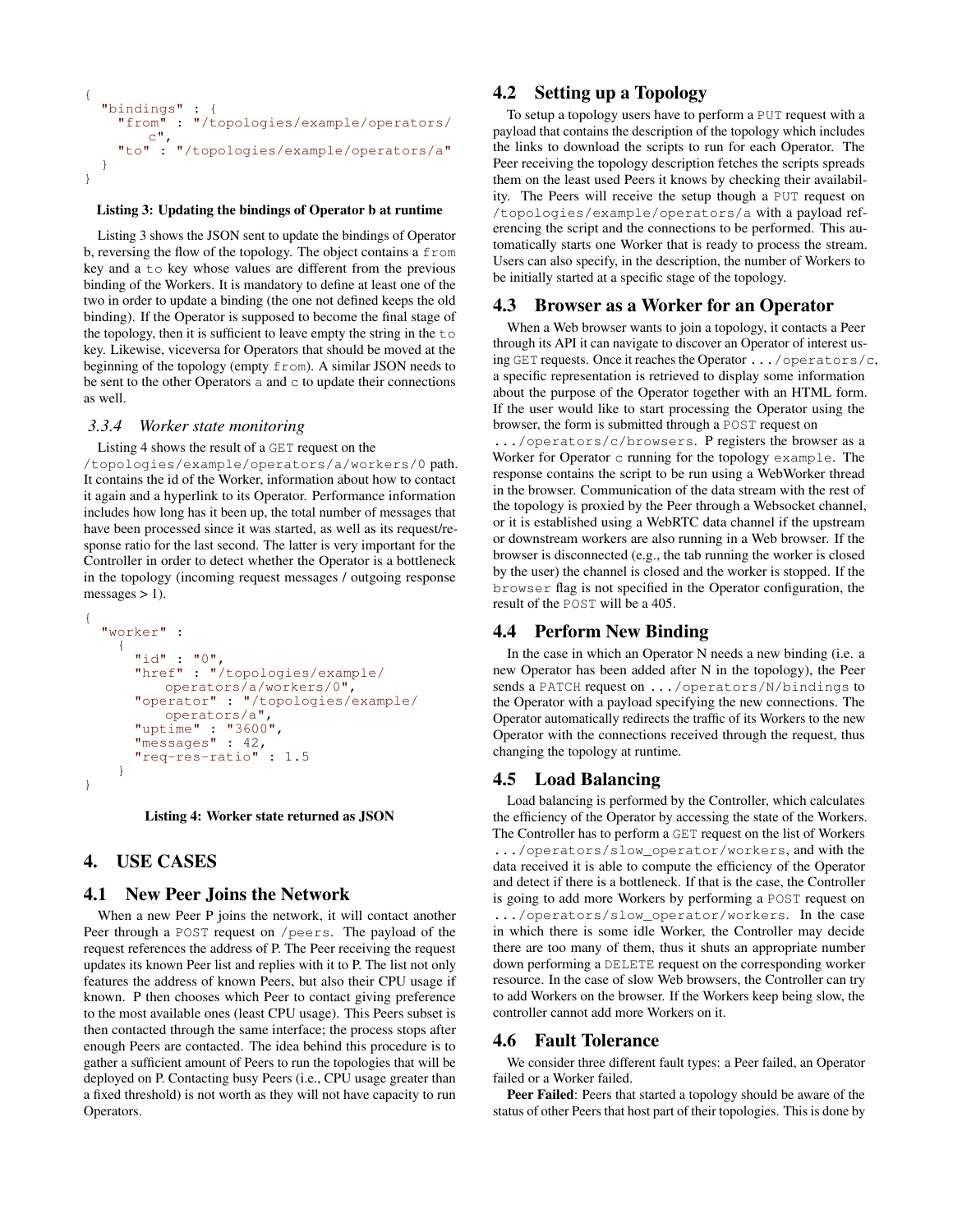the Controller which polls their status through a GET request on the root path. In the case of slow response or no response at all, the Controller may decide to no longer rely on the unresponsive Peer by moving the computation on another available Peer. It does so by first issuing a PUT request on topologies/example/operators/a on the available Peer to recreate the Operator, with a payload referencing the script and the bindings, as well as the last number of Workers observed. This way the configuration of the Operator in the failed Peer is reproduced in the new Peer. This has to be repeated for all operators that have been deployed on the failed Peer. When the failed Peer becomes reachable once again, the Controller will send a DELETE request on /topologies/examples/operators/a to shut the old Operator down.

Operator Failed: The Controller also checks the availability of Operators running on topologies set up by their Peers. The Controller is interested in the status of the Operators because they may have crashed even if the Peer is still responding. By inquiring about their state through a GET request on

/topologies/example/operators/a, it receives the current status of the interested Operator. If the Peer replies that the Operator is unavailable, the Controller issues a DELETE request on the same Peer using the URI of the failed Operator. This way, the Operator is removed from the topology. Then, the Controller will attempt to redeploy and restart the Operator with a PUT request with a payload referencing the script and the connections peformed by the dead Operator as well as the same number of Workers. In this way a new Operator is created to replace the broken one.

Worker Failed: The Controller should also be in charge of checking for failed Workers. If a Worker does not answer the GET request on topologies/example/operators/a/workers/wid0, the Controller assumes it failed. If that is the case it will start a new Worker on the Operator with POST and send a DELETE request to remove the unresponsive Worker.

## 4.7 Operator Overloaded

If a Controller wants to add more Workers, but the Peer is reaching its maximum capacity, the Controller will choose another known Peer with available capacity and use a PUT request on

/topologies/example/operators/a to deploy a replica of the Operator. This process offloads the rest of the computation for that Operator on another Peer. If more Workers are needed, they will be created on the offloaded Operator replica. The full Operator and the replicated one will have in their representation the replica key pointing to each other, thus the replicas can be easily recognized.

## 4.8 Migration

The process of migration happens when the physical host of a Peer P (be it a cluster of machines, a pervasive device or a server) has to leave the topology. In this case P executes a DELETE request on all the Peers it knows on the /peers.IP:port path, specifying its own IP:port in the path. This causes the Peers receiving the request to check if P is part of their topologies. If that is the case, then the Controllers will search for an available Peer to substitute P, and will recreate Operators and Workers there through PUT and POST requests. Once this is done, they will proceed to remove the Operators on P and remove P from their list of known Peers. When no more Operators are running on P, it can safely leave the network.

# <span id="page-5-0"></span>5. EXAMPLE APPLICATION

Imagine a streaming application that gathers the video streams from one or more webcams or mobile phone cameras, execute face recognitions, applies a filter and combines them into a single



<span id="page-5-1"></span>Figure 4: The example webcam mashup topology.

view. This can be implemented with WLS using a topology of four Operators: one dedicated to gathering video feeds, one for face recognition, one that applies a filter to the snapshots and one which aggregates the filtered videos into a single frame.

Listing [5](#page-6-1) shows a setup JSON file which is sent as a PUT request to the /topology/webcam-mashup resource. Browsers can run the first and last Operators of the topology.

Figure [4](#page-5-1) shows the topology described in the JSON topology provided, with Operators identified with the scripts they run. Browsers are connected to the Operator running producer. js and the one running consumer.js while server-side Workers are executing the intermediate fr.js and filter.js Operators. As the face recognition script is computationally heavy, it may require a dedicated server to run. After Peer P received PUT request with a payload referencing the discussed JSON, it has to find available Peers to run the Operators and perform PUT requests to star them. When a browser contacts the Operator running producer.js through .../producer/browsers, it receives back a script that will connect the browser to the topology so that the data can flow through it. In this case, the webcam video will be captured and sent frame by frame through the data stream to the next Operator. The fr.js script takes the incoming video frames and executes a face recognition procedure on the frames. The result of the computation is the name of the persons in the frame as well as their position; both are forwarded, with the frame, to the following Operator, which runs filter.js. The script takes the incoming video frames and applies some image filter (e.g., negative, B/W, HDR, tilt shift) and sends the result to the final stage of the topology. In this stage, the consumer.js aggregates the images received and displays them on the Web browser with the names of the recognized faces.

We can imagine the work of  $f \circ f$ , js becoming heavier as more producers join the topology. If that is the case, the Controller by performing a GET request on .../face\_recognition/workers, notices that the request/response rate of the Worker is greater than 1, which means the Operator itself is a bottleneck of the topology. To fix the problem, the Controller adds some Workers by performing POSTs requests on .../face\_recognition/workers. Workers will be created, increasing the parallelism of the  $f \circ f$ . stage of the topology, solving the bottleneck issue.

To check the overall status of the topology, the Controller in P polls data from the Peers and Operators involved in the topology. While the  $f \circ f$ , js Operator is increasing the number of Workers, it starts exhibiting a faulty behaviour. To cope with that, the Controller can restart the Operator by sending a PUT request to /topologies/webcam-mashup/operators/face\_recognition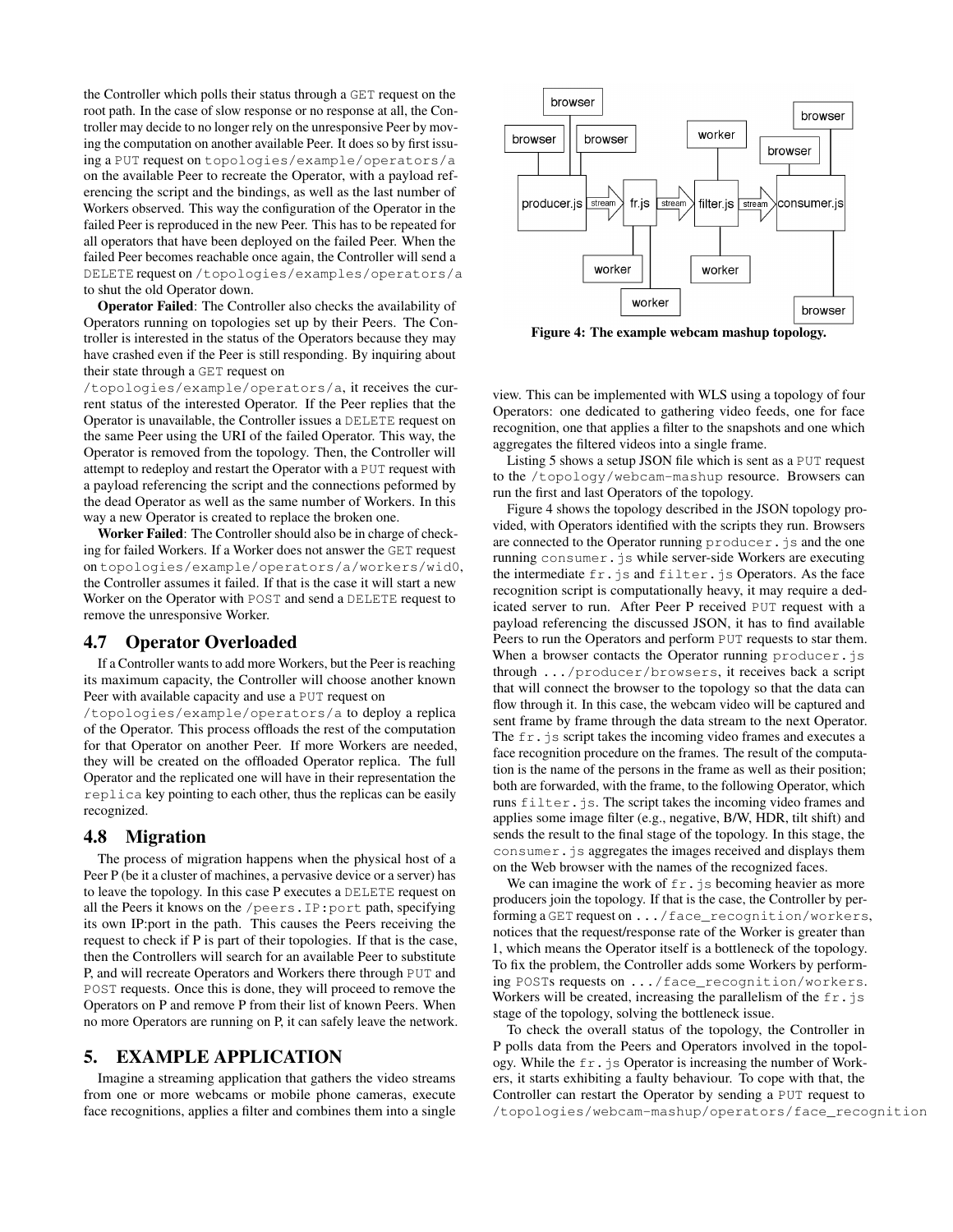to the same Peer with a payload referencing the script filter. js and the same connections. Unfortunately, the Controller may notice that the Peer starts exhibiting a fault behaviour as well. In this case, the Controller may decide to offload the Operator to another Peer by sending the same request to it to create the Operator and the Workers. Once this is done and Workers are connected correctly, the Controller sends a DELETE request to the previous Operator to remove it.

After the new Operator has been set up, the dataflow keeps increasing as more users join the topology. The critical stage is  $f_{r}$ , js as it has to perform the most heavy computations. The Controller can add Workers up to the point in which the Peer is full and can not handle more, but still the Operator may be slow. To solve this problem, the Controller will choose an available Peer among the list of known Peers and perform a PUT request on .../operators/face\_recognition with a payload referencing  $f r$ . js and the connections the crowded Operator has. This creates a new Operator on a different machine which performs the same computation as the crowded one, easing the computation from it.

}

```
{ "topology" : {
   "id" : "webcam-mashup",
  "operators" : [
      { "id" : "producer",
        "script" : "producer.js", "browser" : true
     },
     { "id" : "face_recognition",
     "script" : "fr.js",
     {
     "id" : "filter",<br>"script" : "filter.js"<br>},
      { "id" : "consumer",
        "script" : "consumer.js", "browser" : true
     }
  ],
   "bindings" : [
      {<br>"from" : "producer",<br>"to" : "face_recognition",
      "type" : "roundrobin" },
        { "from" : "face_recognition", "to" : "filter",
     "type" : "roundrobin" },
      {
        "from" : "filter", "to" : "consumer",
     "type" : "broadcast" }
  \vert,
}
```


Figure [5](#page-6-2) shows a crowded Operator. The Operator itself has many Workers, and this implies busy CPU for the Peer. The depicted PUT request offloads part of the computation on another available Peer.

When the entire topology has to be shut down, a single DELETE request on /topologies/webcam-mashup on Peer P is sufficient to stop it. This operation triggers subsequent DELETE requests going to the Workers first, and then to the Operators shutting them down. Finally, when all the Operators are removed, the topology itself is removed from P.

# <span id="page-6-0"></span>6. STATE OF THE ART

In the last decade, many streaming frameworks have been proposed. Older systems were static and homogeneous, e.g., Aurora (2002) [\[7,](#page-7-5) [8,](#page-7-6) [20\]](#page-7-7), StreamIt (2003) [\[17\]](#page-7-8), CQL (2003) [\[3\]](#page-7-9) and Sawzall (2003) [\[14\]](#page-7-10), These systems did not implement any sort of control over the structure of the running topology. More recent systems, like DryadLINQ (2008) [\[19\]](#page-7-11), Storm (2011) [\[2\]](#page-7-12) and TimeStream (2013) [\[15\]](#page-7-13) instead introduced control over the topology at runtime [\[4\]](#page-7-14). The implementation of control structures for these systems has been proposed with RPC.

RPC is well suited to execute calls on remote machines, thus to update something on an Operator, a procedure can be executed on the Operator in order to update it. The programming model of RPC makes remote calls appear as local calls. Thus, it hides latency issues as well as partial failures. For example, if a failure happens, clients do not know if it happened before their message arrived, or while the message was processing, or if the error is the result of the computation. Moreover, in RPC-oriented systems, a new service interface add a new interface protocol, that is the consumers have to hard-code knowledge of method names and semantics and must inherently know which method to call and in which order while there is no semantic constraints on methods. REST on the other hand solves many of these problems [\[18\]](#page-7-0). HTTP status codes for example help in assigning blame. The uniform interface constraint enables visibility into interactions. Moreover, both parts can evolve independently keeping the interface the same. The representation format is not method specific as with RPC-oriented approaches, thus through Media Types we can give standardized representation to resources.

Another software connector relevant to this paper is the data stream. There has been some work to extend REST with support for data streams to deal with different problems, mostly centered around the notification of resource state changes. In the following introduce some of these approaches in relationship with our work.



<span id="page-6-2"></span>Figure 5: A crowded Peer A contacts another Peer B (top) to offload his busy Operator and part of the workers there (bottom).